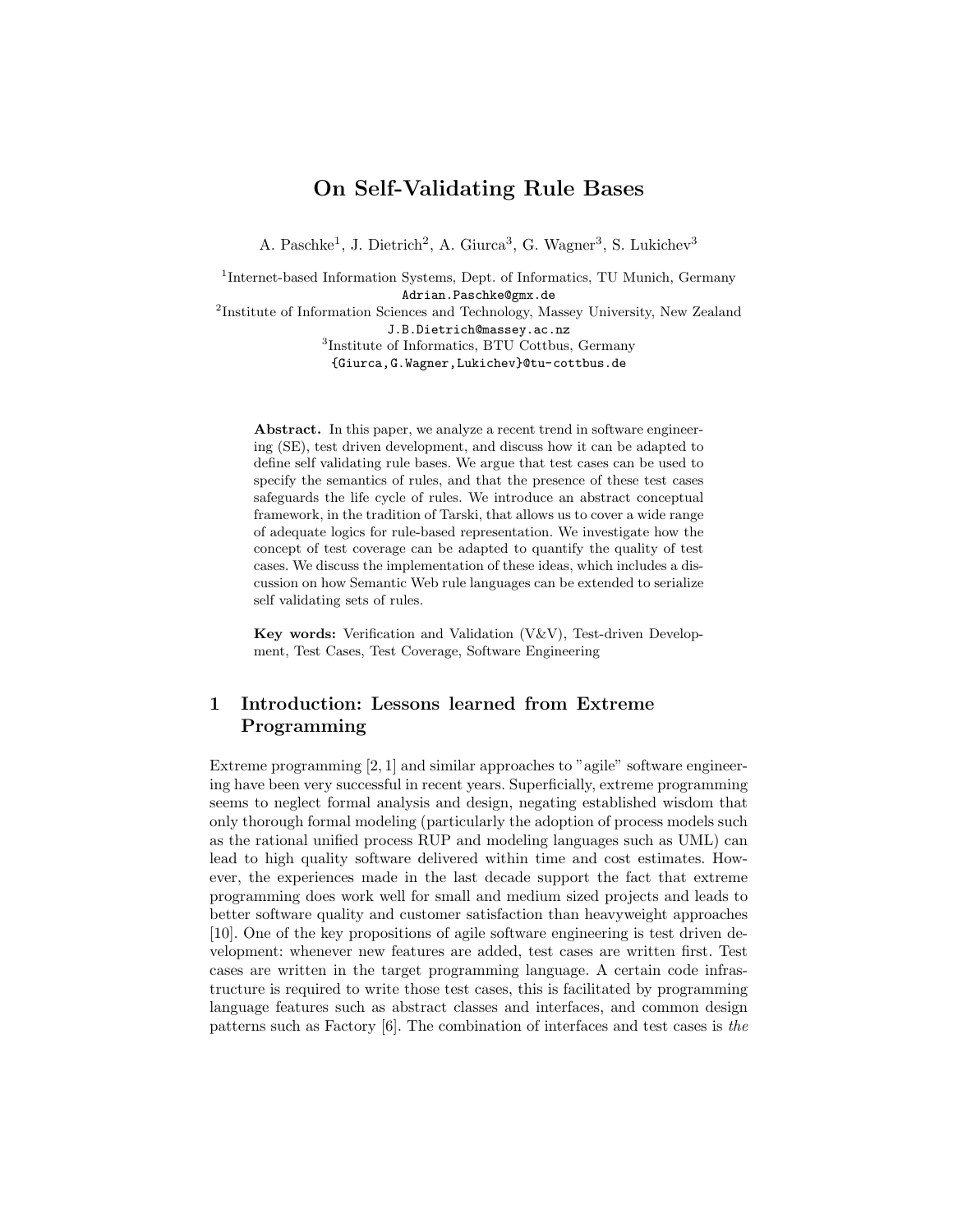model produced in extreme programming, and much of the success of extreme programming can be attributed to the fact that these models are semantically richer than the models produced using modeling techniques like UML.

The main outcome of UML modeling are visual models describing the interaction of classes, their instances and other artifacts. The internal behavior is somehow constraint by those visual models. For instance, the classes that can be referenced by a class are restricted by the associations modeled, and additional constraints can be added using the object constraint language (OCL) and narrative descriptions. In practice, OCL is rarely used for various reasons. Firstly, people in charge of domain modeling are often reluctant to use any formal language. Secondly, tool support (editors and runtime validation tools) for OCL is poor. Thirdly, many constraints apply only in a certain context (for instance, in a certain network environment), and it is difficult or impossible to make assertions about such an environment in OCL. Constraints expressed in natural language are weak by nature as they cannot be automatically validated.

Using the programming language to write the constraints which describe the intended model gives software engineers a more expressive modeling language, and makes programs self validating: by definition, the program is correct if and only if the integrated test cases succeed. Changing requirements and detected faults (bugs) are first translated into new test cases, rendering the software incorrect with respect to the new set of test cases. The program is then modified until the old and the new test cases succeed. Test cases are significantly simpler than the code they describe: they represent a black box view on the program. Test cases are an abstraction from programs, and there are many possible programs validating against a given set of test cases. This makes test cases models. For instance, to describe the semantics of a complex arithmetic algorithm that computes integers from given integers, only pairs of integer numbers have to be provided. While there is no guarantee that this description is complete, test case driven development defines a process that will eventually approach a complete description. While test cases are usually written by software engineers, they can easily be communicated to domain experts. Yet another advantage is that test cases do not use artifacts that have no direct counterpart in the programming language.

There are several other technologies to facilitate test driven development. Test coverage metrics can be used to quantify the completeness of test cases. Most metrics and tools are based on the idea that tests should visit all branches of the source code tree (AST). In our terminology, coverage measures the quality of the model. In the arithmetic example used above, test coverage metrics would measure whether each IF and each ELSE branch in the algorithms at least visited once when the test cases are executed. Newer test frameworks like JUnit 4 [8] facilitate a very tight integration of tests into code, particularly employing annotations. The model becomes an aspect of the software. The problem of increasingly complex system environments that are necessary to perform tests is addressed by mock object frameworks: proxies simulating the aspects of the environment relevant to perform a certain test.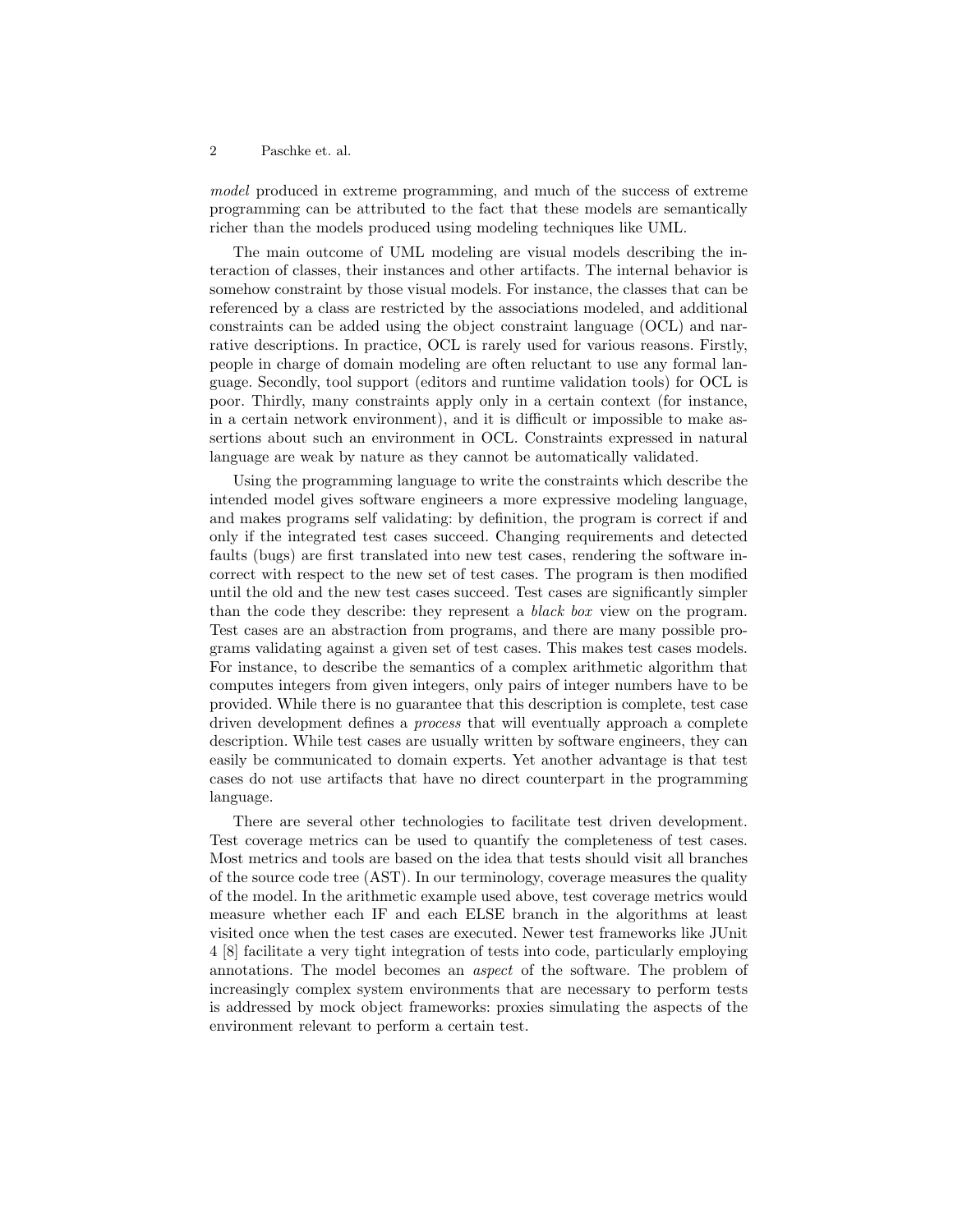# 2 On Testing Rules

Rule based systems have been investigated comprehensively in the realms of declarative programming and expert systems over the last two decades. Using rules has several advantages: reasoning with rules is based on a semantics of formal logic, usually a variation of first order predicate logic, and it is relatively easy for the end user to write rules. The basic idea is that users employ rules to express what they want, the responsibility to interpret this and to decide on how to do it is delegated to an interpreter (e.g., an inference engine or a just in time rule compiler). In recent years rule based technologies have experienced a remarkable come back namely in two areas: business rule processing, and reasoning in the context of the semantic web.

The first trend is caused by the need to accelerate the slow and expensive software development life cycle. The vision of treating program logic as data is particularly interesting for businesses with rapidly changing business logic, like the telecommunication industry (which has been subject to deregulation in many countries and has become very competitive in the last few years), insurance, and investment banking.

The second trend is related to the semantic web initiative of the W3C. New standards such as RDF (http://www.w3.org/RDF/) and OWL (http://www.w3. org/2004/OWL) aim to turn the web into a huge database of cross referenced, machine processable knowledge, and rules can be used to extract and process this knowledge in a platform independent manner. Emerging standards for rules operating in the context of the semantic web include RuleML (http://www.ruleml.org/) and SWRL (http://www.w3.org/Submission/SWRL/).

A general advantage of using rules is that they are usually represented in a platform independent manner, often using XML. This fits well into nowadays distributed, heterogeneous system environments. Rules represented in standardized formats can be discovered and invoked at runtime, and interpreted and executed on any platform. The weakness of this approach is the assumption that rules are easy to understand for users (both end users or average software engineers). It appears that rule systems that are useful for practical purposes are of significant complexity. The first source of complexity is simply quantity. There are deployed expert systems with more than 10000 rules [3]. Secondly, there is complexity caused by the structure of the rule languages used. Factors contributing to the complexity of rules include:

- 1. The number of primitives in the rule language (e.g., number of connectives used).
- 2. The depth of the syntax tree (e.g., the depth is restricted for logic programs without function symbols, but unrestricted if connectives and terms can be nested).
- 3. Restrictions in the rule language (e.g., no negations in rule heads).
- 4. Non-standard language elements and procedural elements (e.g., priorities, cut, different flavors of logical and procedural conjunctions as used in Java and similar languages, procedural attachments).
- 5. Different language elements with a similar meaning (e.g., weak and strong negation, OR and  $XOR$ ).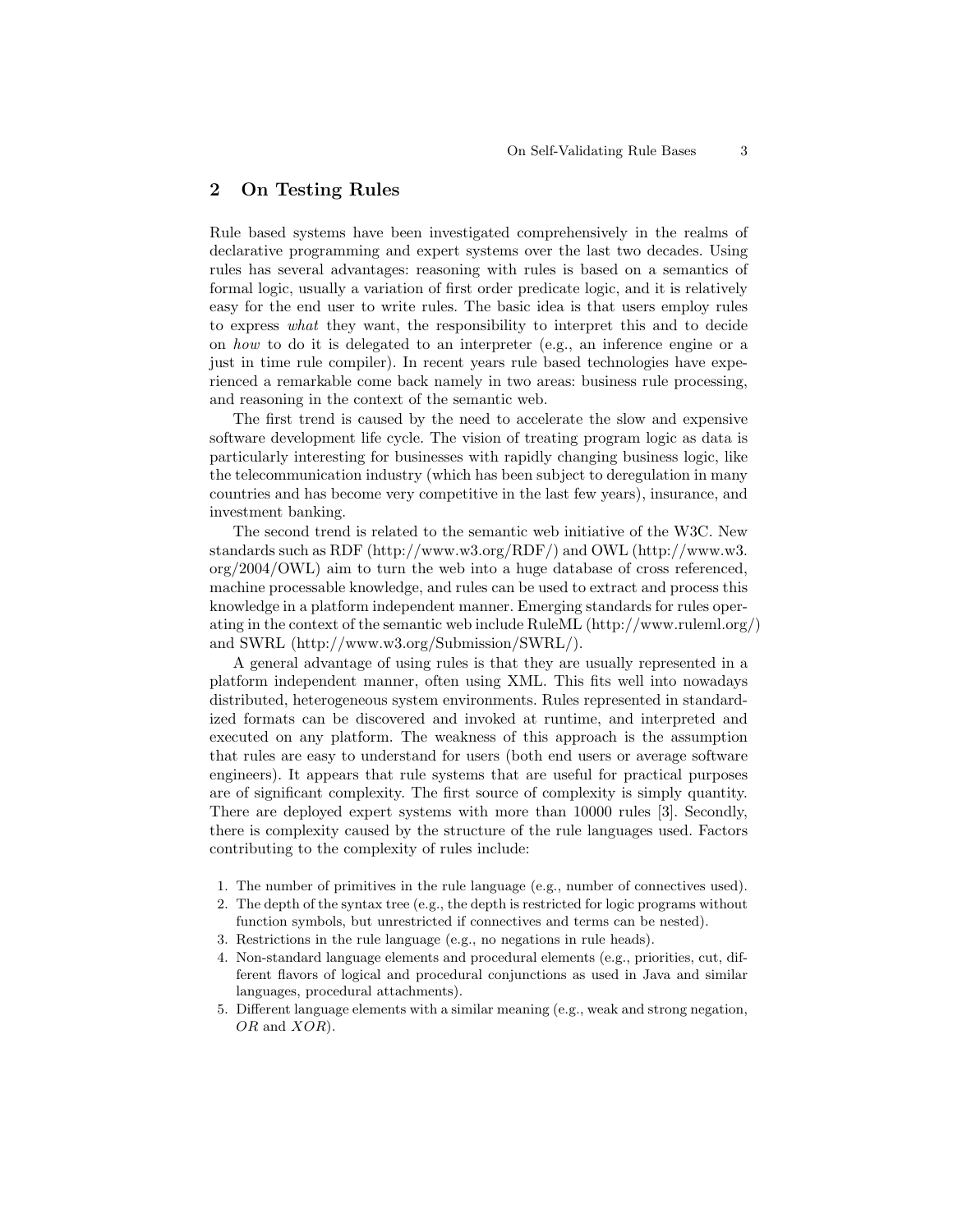- 4 Paschke et. al.
- 6. Polymorphic language elements (e.g., one negation that is interpreted as a weak or strong negation depending on the predicate symbol of the negated atom).
- 7. The lack of a standard interpretation for certain language elements. In particular, this is a problem in many flavors of modal logic, or for logic using negation as failure. Even in the academic community there is no consensus on issues like what the canonical semantics for negation as failure or deontic modalities is. Therefore, it can not be expected from the end user to fully comprehend the effects certain rules may have.
- 8. Cross-references between rules. (e.g., loops in the dependency graph between predicate symbols).

These conditions can easily be checked, and can be considered as a suite of complexity metrics that can be used to quantify and compare the complexity of rule languages. There is an obvious tradeoff between simplicity and expressiveness of rule languages. On the other hand, simplicity should be seen as a primary design goal for languages in order to make them accessible for a wide audience. This resembles the requirement for code simplicity in software engineering measured with metrics such as cyclomatic complexity [12], or the requirement for simplicity of text measured using readability tests like Flesch-Kincaid. We propose to address this problem by separating the two roles rules have - the specification of an intended model and the implementation of this model.

Rules define a set of intended models by selecting models from a set of possible models. Model is here used in a very abstract sense as a set of entities (worlds), following Tarski's tradition. This includes true-false mappings as models for classical propositional logic (CPL), the models used in predicate logic, and Kripke style models for modal logic. For instance, the presence of the single rule  $A \rightarrow B$  restricts models as follows:

$$
\Sigma(M_0, \{A \to B\}) = \{m \in M_0 | m \models A \Rightarrow m \models B\}
$$

 $\Sigma$  is the model selection function that defines intended models. Model selection functions have been comprehensively studied in the area of non-monotonic reasoning[13, 11, 9]. But as discussed before, we do not believe that rules are suitable means for users to describe their intended models. Hence, we are looking for alternatives to describe these models which are significantly simpler than rules. Tests can help here. In analogy to test cases in agile software engineering, we consider a test to consist of two parts: a set of assertions that sets up a test environment, and an expected outcome. The set  $X \subseteq L$  consists of formulas from L, it is the fact base of the test. The expected outcome of the test is a formula  $A \in L$  plus a label. The label can be either + or −. If the label is + then the test case is called *positive*, if the label is − then the label is called *negative*. A set of tests is called a test suite. Let Mod be the function that associates sets of formulas with sets of models, and let  $\Sigma$  be a model selection function. We define a compatibility relation  $\models_{TC}$  between  $\Sigma$  and test cases as follows:

$$
M_0 \models_{TC} (X, A, +) \text{ iff } \forall m \in M_0 : m \in \Sigma(Mod(X), R) \Rightarrow m \in Mod(A)
$$
  

$$
M_0 \models_{TC} (X, A, -) \text{ iff } \exists m \in M_0 : m \in \Sigma(Mod(X), R) \Rightarrow m \notin Mod(A)
$$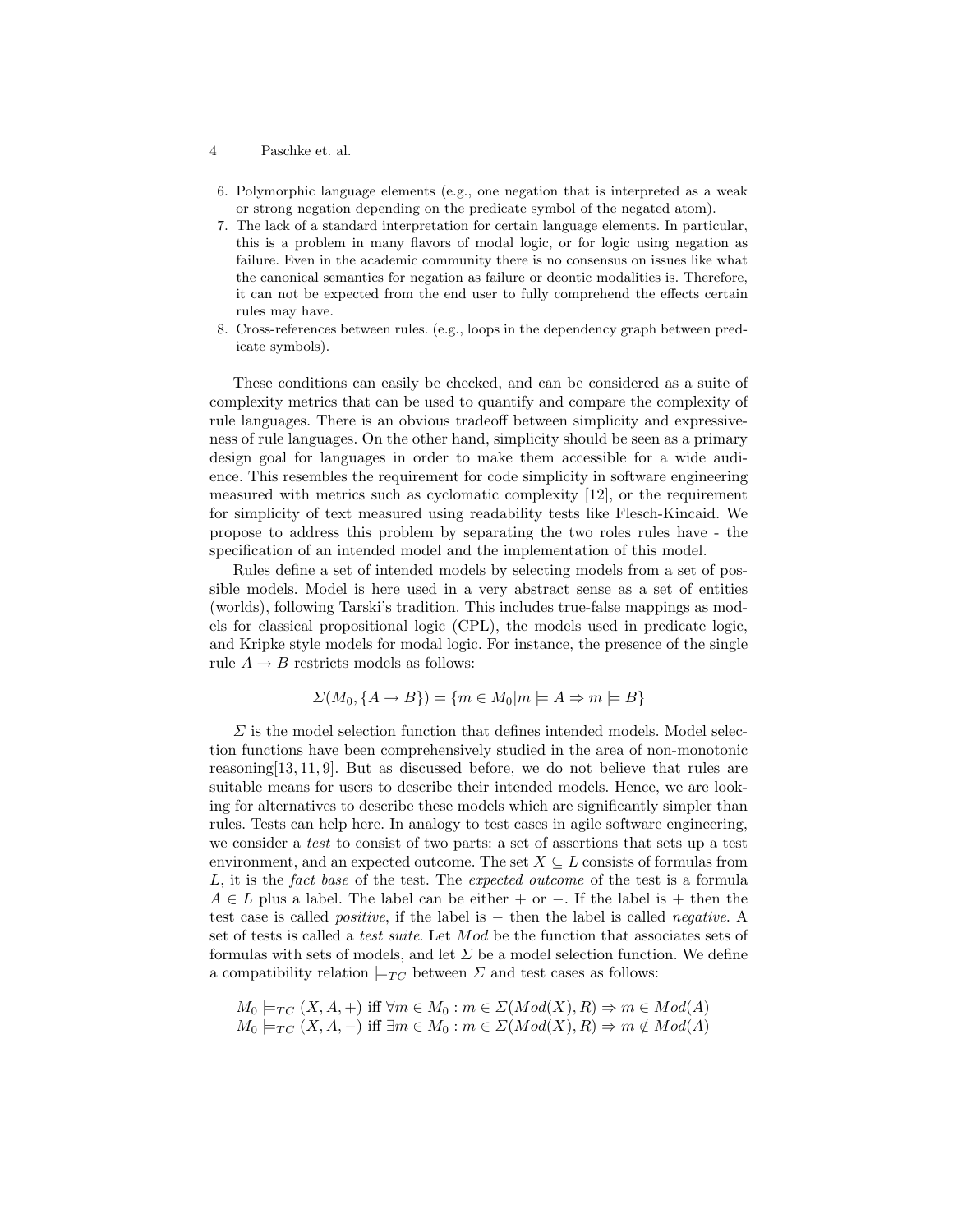We call a set of models compatible with a test suite iff it is compatible with all tests in the test suite. There can be different model selection functions that are compatible with the same test suite, checking compatibility ensures that the selection function meets the constraints defined by the test cases. Executing a test case means to check the following conditions:  $A \in C_R(X)$  for positive test cases  $(X, A, +)$ , and  $A \notin C_R(X)$  for negative test cases  $(X, A, -)$ , respectively.  $C_R(X)$  is the deductive closure of X. Here we assume that the semantics consisting of  $\Sigma$  and Mod is equivalent to an inference operator  $C_R$  that is based on formal proofs. This is, that completness and correctness can be shown, and that  $C_R$  is decidable.

Tests are inherently simple as they represent a black box view on rule base system: no rules have to be created in order to write tests. Furthermore, we can assume that only a sublanguage of the rule language is used in tests. For instance, if the logic used is a flavor of predicate logic, test cases should neither contain function symbols nor variable symbols, neither in the fact base nor in the expected outcome (the query). The complexity conditions listed above make this relative simplicity quantifiable.

Like rules, tests are constraints on the set of possible models and therefore describe an approximation of the intended model(s). We do not expect many situations where tests describe exactly one model. But the approximation defines the quality of the rules - to which degree they are supposed to approximate the intended model(s). Automated validation against a test suite checks whether  $\Sigma(Mod(X), R)$  is compatible with the test suite.

The experience with extreme programming has shown that it is not only important to use test cases to automatically validate software, but to define a process that ensures that the quality of validation and software is permanently improved. This reflects two important issues which equally apply to rules-based systems: firstly, the knowledge of users about what is to be modeled is usually incomplete and the iterative process supports the acquisition of this knowledge. Secondly, the realities of project management and budgeting often do not allow the complete specification of the problem. Modeling is only done as thoroughly as possible under the current circumstances, and empirical data shows that that a good approximation can be achieved with a rather small investment. In software engineering, this situation is often described by the famous Pareto principle of 80-20 rule.

One particularly interesting use case for automated validation through tests is the refactoring of rule bases [4]. In analogy to refactoring in software engineering [5], refactoring aims at improving the structure but retaining the behavior. In particular, this is achieved by simplifying rules, or removing redundancies from rules. For rules, refactoring can be defined as follows: in a strict sense, a refactoring is a transformation of sets of rules that satisfies the condition  $\Sigma(M_0, R_0) = \Sigma(M_0, refact(R_0))$  for all  $M_0 \in 2^M$  and  $R_0 \in 2^R$ . I.e., refactorings preserve the intended models. In the presence of a test suite ts, a mapping  $refact$ is called a refactoring with respect to ts iff the following holds: if  $\Sigma(Mod(X), R)$ is compatible with ts then  $\Sigma(Mod(X), refact(R))$  is also compatible with ts.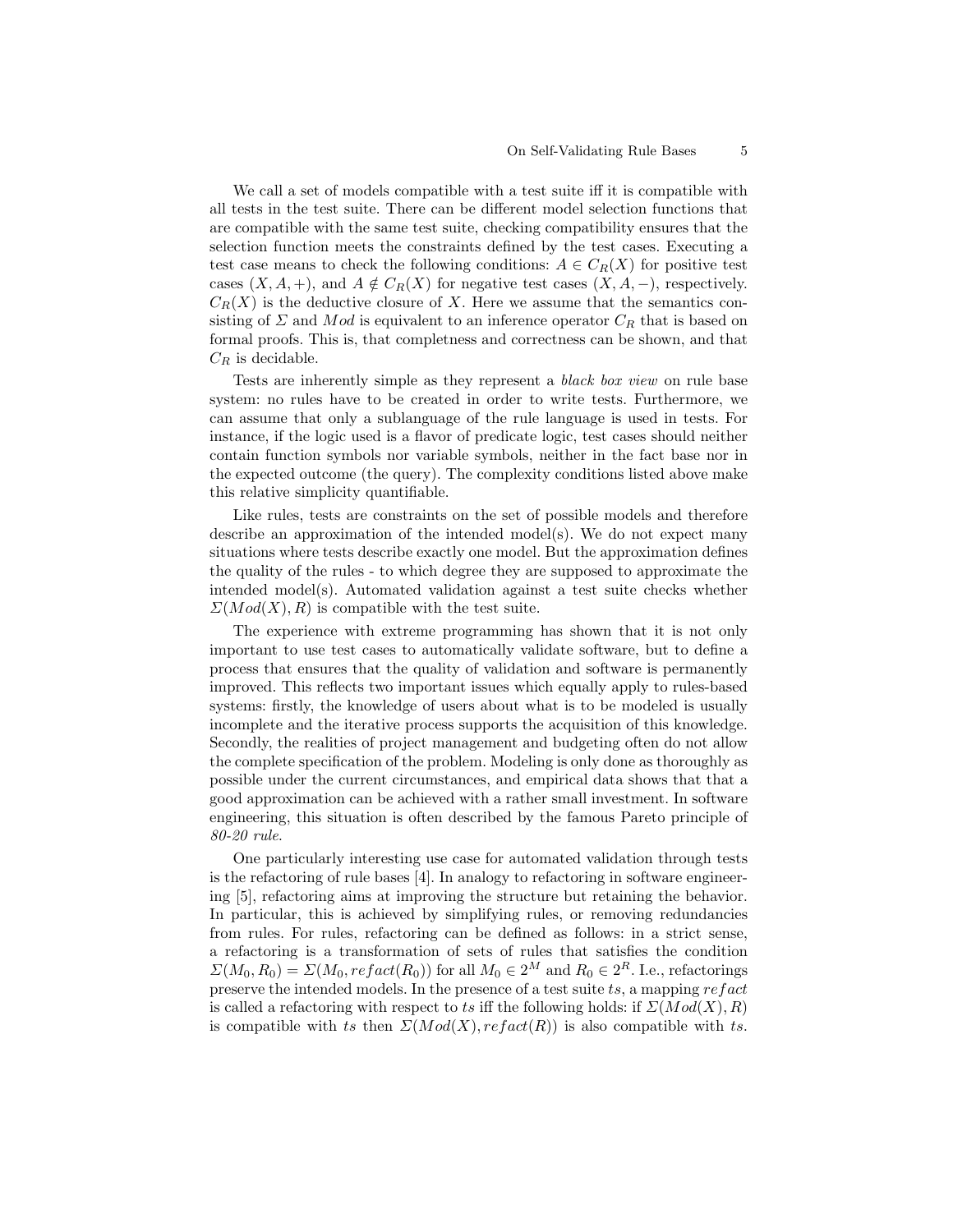I.e., refactorings with respect to a set of test cases may change the intended model, but the intended model of refactored rule base satisfies the constraints defined by the test suite. Note that we do not consider refactorings that change the test suite itself, such as renaming of predicate symbols. There are some results in the context of logic programming on refactorings in the strong sense [15].

In the next section we focus on one of the prominent representatives of rule KRs, namely declarative logic programming, and refine the test-driven approach with the notion of test coverage to assess the quality and completeness of test cases for logic programs (LPs).

# 3 Measuring the Quality of Tests for Logic Programs

Following the definition of the abstract test framework introduced in the last section, a test case  $T$  for a NLP  $P$  consists of test input assertions being the set of temporarily asserted test input facts (or meta test rules)  $X$ , one or more test queries  $Q_n$ ? :  $q_n(t_1,..t_n)$ ? where  $q_n \in rule(P)$ ,  $n > 0$  and  $rule(P)$  is the set of literals (positive or negative atoms) being the heads of rules, since only rules need to be tested, and the intended possibly empty output result sets  $A_n$ for each test query  $Q_n$ ? with either a positive +, negative – or unknown ? label (to support 3-valued semantics e.g. well-founded semantics). The expected output result set  $A_n$  for a test query  $Q_n$ ? and a test input X on a program P is the set of specializations of  $Q_n$ ?, i.e. the variable bindings of the computed answers derived e.g. by SLD(NF)-refutations of  $Q_n$ ? ∪ P.  $A_n$  might be empty either because the test query is ground and hence the test case only succeeds if the answer of the query corresponds to the label or because the free test query fails, i.e. no answers can be derived for the variables and the test case fails in case of a positive expected answer label. Accordingly, a test case for a NLP P is a triple  $T_P = \{X, Q_n, A_n\}$  where  $n > 0$ .

An important task in test-driven validation of rule bases is test coverage determination to evaluate the quality of the actual test cases and improve it in an iterative development process. The coverage feedback highlights aspects of the rule program which may not be adequately tested and which require additional testing. This loop will continue until coverage of the intended models meets an adequate approximation level by the test cases / test suites. In a nutshell, test coverage is vital to know how well the tests actually test the rule code, to know whether there has been enough testing in place and to maintain the test quality over the lifecycle of the rules. However, differences between the declarative logic programming and imperative (procedural) programming paradigm directly impact the development of a test coverage measure. Conventional testing methods for imperative languages rely on the control flow graph as an abstract model of the program or the explicitly defined data flow and use coverage measures such as branch or path coverage. This is not directly applicable in logic programming (LP). Here the procedural semantics is based on resolution with backtracking and unification, i.e. no explicit control flow exists and the data flow due to the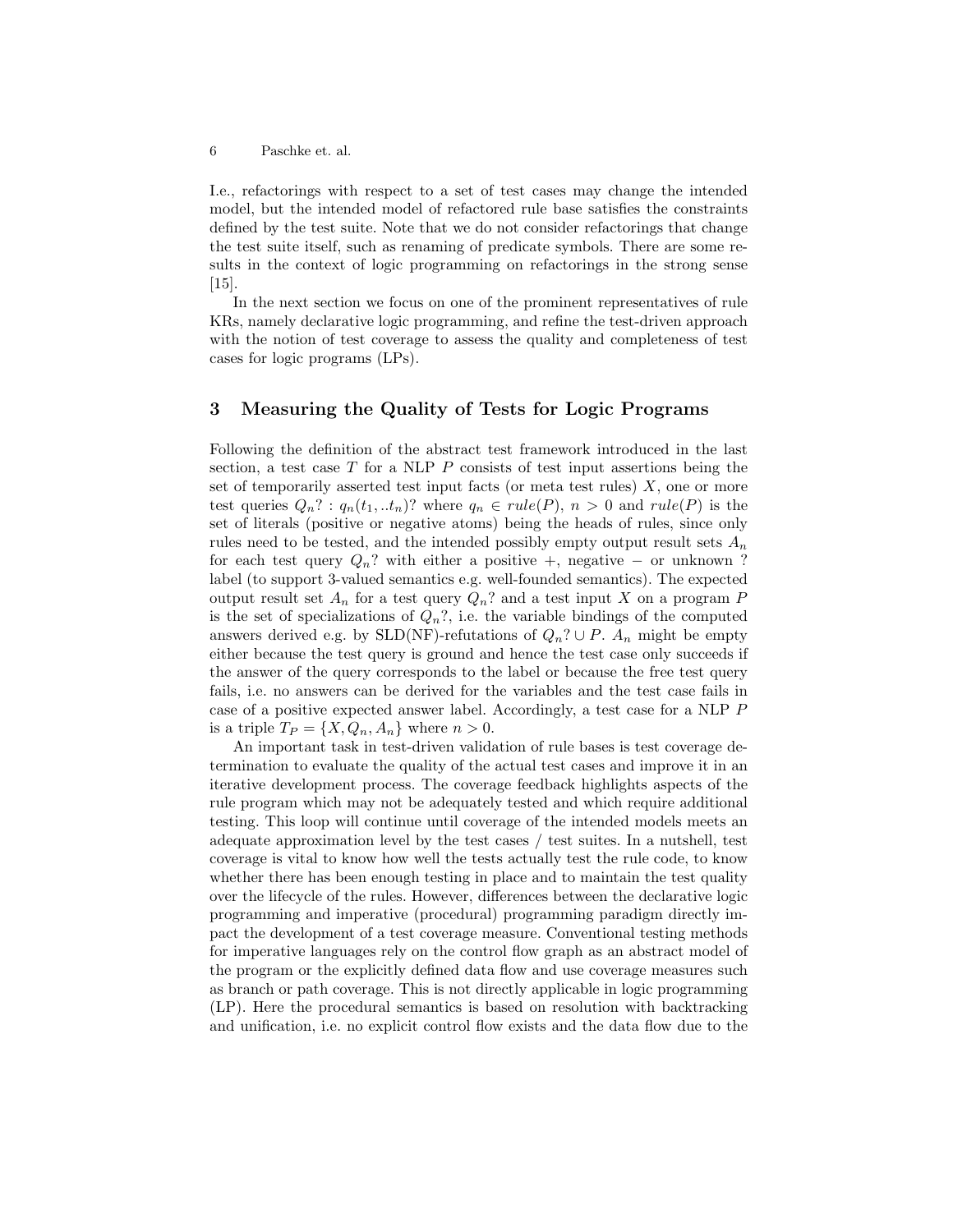globally defined rules and the central concept of unification is different from an imperative program. Hence, coverage measure for a LP should take this unification based execution model into account where test goals (queries) are used to specialize the rules, leading to specializations of these rules . Using the goal reductions as sub-goals for further derivations leads to more specific specializations on the next level and to an specialization order  $(H \leftarrow B) \geq (H \leftarrow B)' \geq ...$ whereas  $\geq$  denotes the level relation "more general as". Accordingly, a test covers a logic program P, if the test queries (goals) lead to a least general specialization of each rule in P, such that the full scope of terms of each literal in each rule is investigated by the test queries.

Inductively deriving general information from specific knowledge is a task which is approached by inductive logic programming (ILP) techniques which allow computing the least general generalization (lgg) i.e. the most specific clause (e.g. w.r.t. theta subsumption) covering two input clauses. A lgg is the generalization that keeps an anti-unified term  $t$  as special as possible so that every other generalization would increase the number of possible instances of t in comparison to the possible instances of the lgg. Basically, anti-unification works as follows: It takes two terms as input and the anti-unification algorithm returns a list containing the lggs of the terms and the bindings to transform each input-term into a lgg. The algorithm can fail only in the case the top-symbols (predicate name/functor) or the length of the two terms are different (number of arguments). Efficient algorithms based on syntactical anti-unification with  $\theta$ -subsumption ordering for the computation of the (relative)  $\log(s)$  exist and several implementations have been proposed in ILP systems such as GOLEM, or FOIL.  $\theta$ -subsumption introduces a syntactic notion of generality: A rule (clause) r (resp. a term t)  $\theta$ -subsumes another rule r', if there exists a substitution  $\theta$ , such that  $r \subseteq r'$ , i.e. a rule r is as least as general as the rule  $r'$   $(r \leq r')$ , if r  $\theta$ -subsumes r' resp. is more general than  $r'(r < r')$  if  $r \leq r'$  and  $r' \nleq r$ . (see e.g. [14]) Using the concepts of  $\theta$ -subsumption and least general generalization we now refine our initial test coverage notion. In order to determine the level of coverage the specializations of the LP rules on the top level are computed via specializing the rules with the test queries by standard unification. Then via generalizing these specializations under  $\theta$ -subsumption ordering, i.e. computing the lggs of all successful specializations, a reconstruction of the original LP is attempted. The number of successful "recoverings" then gives the level of test coverage, i.e. the level determines those statements (rules) in a LP that have been executed/investigated through a test run and those which have not. In particular, if the complete LP can be reconstructed via generalization of the specialization then the test fully covers the LP. Formally we express this as follows:

Let T be a test with a set of test queries  $T := \{Q_1, Z_1, \ldots, Q_n\}$  for a program P, then T is a cover for a rule  $r_i \in P$ , if the  $lgg(r_i') \simeq r_i$  under  $\theta$  – subsumption, where  $\simeq$  is an equivalence relation denoting variants of clauses/terms and the  $r_i'$ are the specializations of  $r_i$  by a query  $Q_i \in T$ . It is a cover for a program P, if T is a cover for each rule  $r_i \in P$ . With this definition it can be determined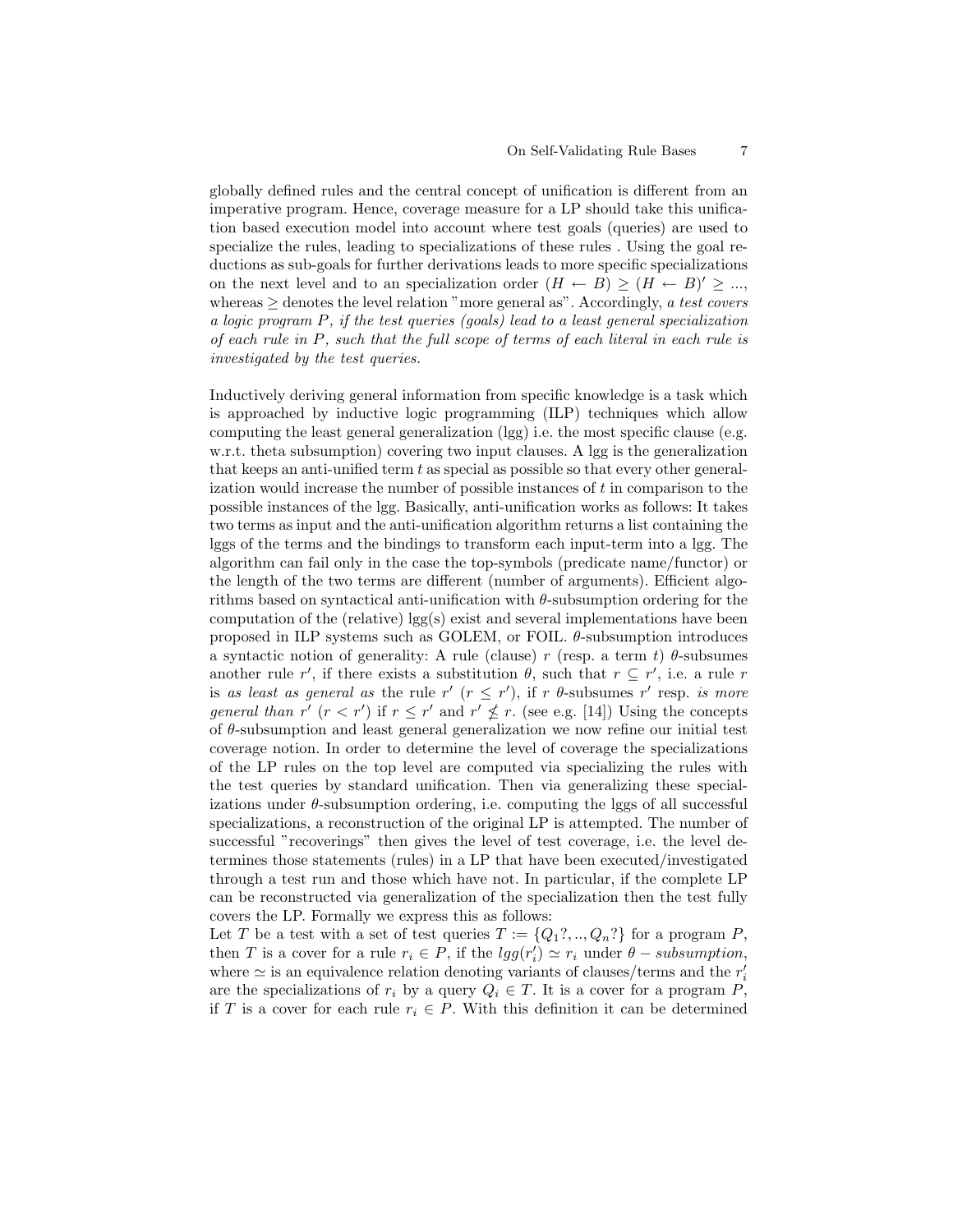whether a test covers a LP or not. The coverage measure for a LP  $P$  is then given by the number of covered rules  $r_i$  divided by the number k of all rules in  $P$ , i.e. the relative number of rules covered by  $T$  is measured:

 $cover_P(T) : -\frac{\sum_{i=1}^{k}cover_{r_i}(T)}{k}$ k

For example consider a program P with following rules:

```
father(Y, X) :- son(X, Y), male(Y).
son(X,Y):-parent(Y,X), male(X), male(Y).
son(X,Y):-parent(Y,X), male(X), female(Y).
mother(Y,X):-son(X,Y),female(Y).
```
and the following facts:

male(adrian). male(uwe). male(hans). female(hariet). female(babara). parent(uwe,adrian). parent(hariet,adrian). parent(hans,uwe). parent(babara,uwe).

Let  $T = \{father(uwe, adrian)$ ?,  $father(hans, uwe)$ ?,  $son(adrian, uwe)$ ,  $son(uwe, hans)?$  be a test with four test queries. The set of specializations are:

```
father(uwe,adrian) :- son(adrian,uwe), male(uwe)
father(hans,uwe):- son(uwe,hans), male(hans).
son(uwe,hans):-parent(hans,uwe),male(uwe),male(hans).
son(adrian,uwe):-parent(uwe,adrian),male(adrian),male(uwe).
```
The lggs are:

```
father(Y,X):=son(X,Y),male(Y).
son(X,Y):-parent(Y,X), male(X), male(Y).
```
Accordingly, the first two rules are covered and the overall coverage is 50%. Hence, we need more tests to investigate all rules and their terms in the LP. We extend T with the following additional test goals  $mother(hariet, adrian)$ ? mother(babara, uwe)?, son(adrian, hariet)? and son(uwe, babara). This leads to four new specializations:

```
mother(hariet,adrian):-son(adrian,hariet),female(hariet).
mother(babara,uwe):-son(uwe,babara), female(babara).
son(adrian,hariet):-parent(hariet,adrian),male(adrian),female(hariet).
son(uwe,babara):-parent(babara,uwe),male(uwe),female(babara).
```
The additional lggs are then:

```
mother(Y, X) :- son(X, Y), female(Y).
son(X,Y) :- parent(Y,X), male(X), female(Y).
```
The test now covers P, i.e. coverage  $= 100\%$ .

The coverage measure determines how much of the general information expressed by the rules in the program is already covered by the actual tests and highlights those rules which may not be adequately tested and which require additional testing. The actual lggs give feedback how to extend the set of test goals in order to increase the coverage level. Moreover, repeatedly measuring the test coverage each time when the rule base becomes updated (e.g. when new rules are added) keeps the test suites (set of test cases) up to acceptable testing standards and one can be confident that there will be only minimal problems during runtime of the LP, because the rules do not only pass their tests but they are also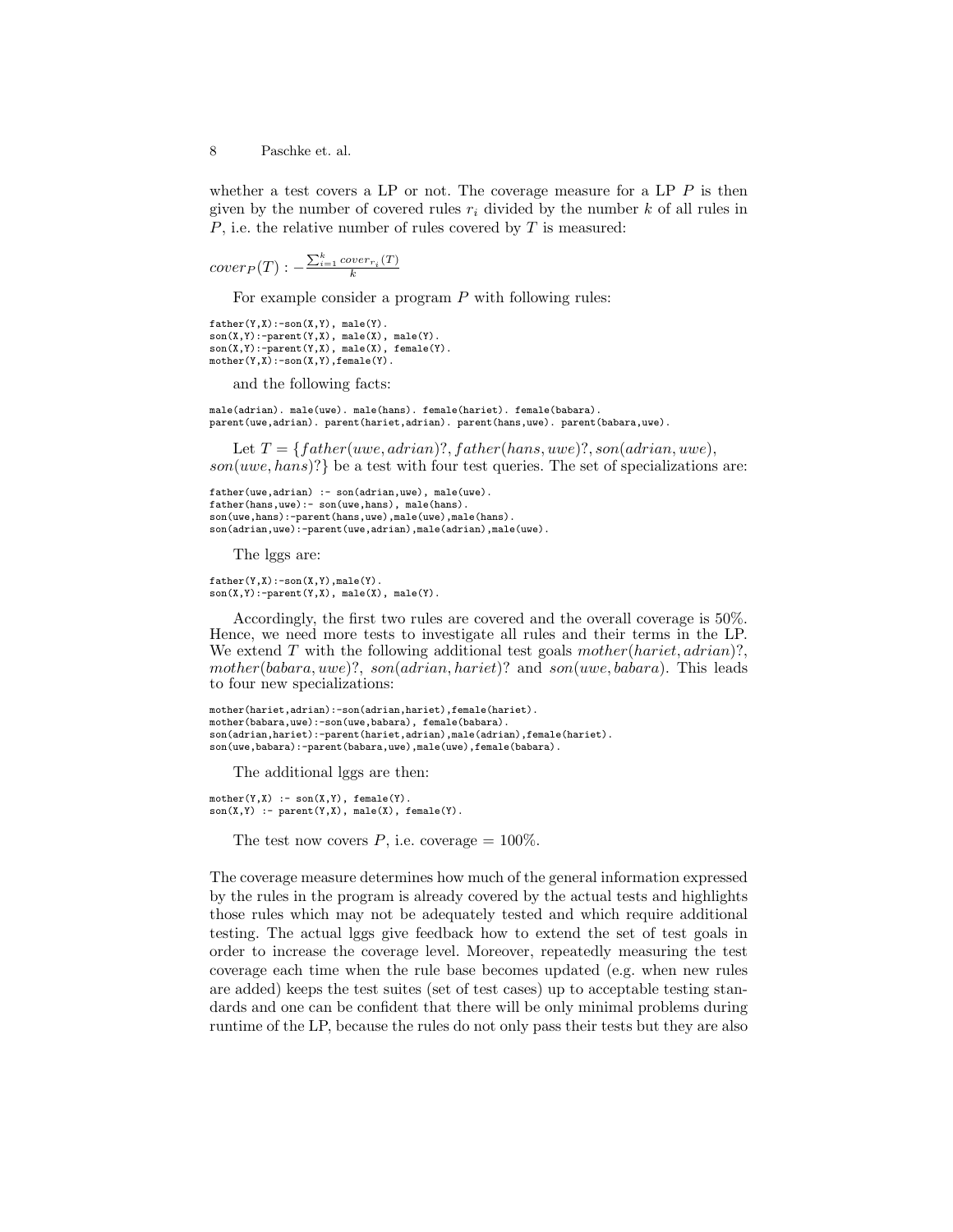well tested. In contrast to other computations of the least general generalizations such as implication (i.e. a stronger ordering relationship), which becomes undecidable if functions are used,  $\theta$ -subsumption has nice computational properties and it works for simple terms as well as for complex terms, e.g.  $p() : -q(f(a))$ is a specialization of  $p : -q(X)$ . Although, it must be noted that the resulting clause under generalization with  $\theta$ -subsumption ordering may turn out to be redundant, i.e. it is possible to find an equivalent one which is described more shortly, this redundancy can be reduced and since we are only generalizing the specializations on the top level this reduction is computationally adequate. So  $\theta$ -subsumption and least general generalization qualify to be the right framework of generality in the application of our test coverage notion.

### 4 Integrating Test Cases into Rule Markup Languages

In this section we propose an abstract syntax for rule tests as a MOF metamodel (See figure 1) and a concrete XML syntax, which is validated with help of a W3C XML Schema. We argue that our metamodel can be used for testing rule bases, expressed in different markup languages. We give examples of rule base tests in RuleML and SWRL.

In order to test a rule base we define a concept of a test suite. We assume that one rule base may have several test suites and test suites may be distributed and refer to a rule base via URI. A test suite has an optional URI reference to a testing rule base.

A test suite consists of several tests. A test has a testing purpose, which is expressed informally by means of an attribute purpose. A purpose is, for instance, a testing of one predicate or one rule.

We define an abstract concept of an AbstractTest to allow test suites to be composed of mixed sets of other test suites and tests. This follows the design by Gamma and Beck used in several XUnit's. A test suite may contain ignored tests, which are excluded from the test run. A test consists of test assertions, which are ground formulas without Negation As Failure in a hosting rule language, and a semantics of an inference engine. A class InferenceEngineSemantics can be instantiated by different concrete semantics, for instance, stable model semantics, well-founded semantics, etc. This is to take into account that the outcome of a test run depends not only on the rules but also on the inference algorithm used.

A test refers to at least one test item, which consists of a formula in the hosting rule language as a test query. A test item refers to a list of results as expected results of a test query, using test assertions of a corresponding test.

A result consists of variable-value pairs, defining a substitution of each variable by the corresponding term as a value.

A test item has an optional purpose and expected answer attribute with possible values  $yes/no/unknown$ . If result set is non-empty, then the answer must be "yes".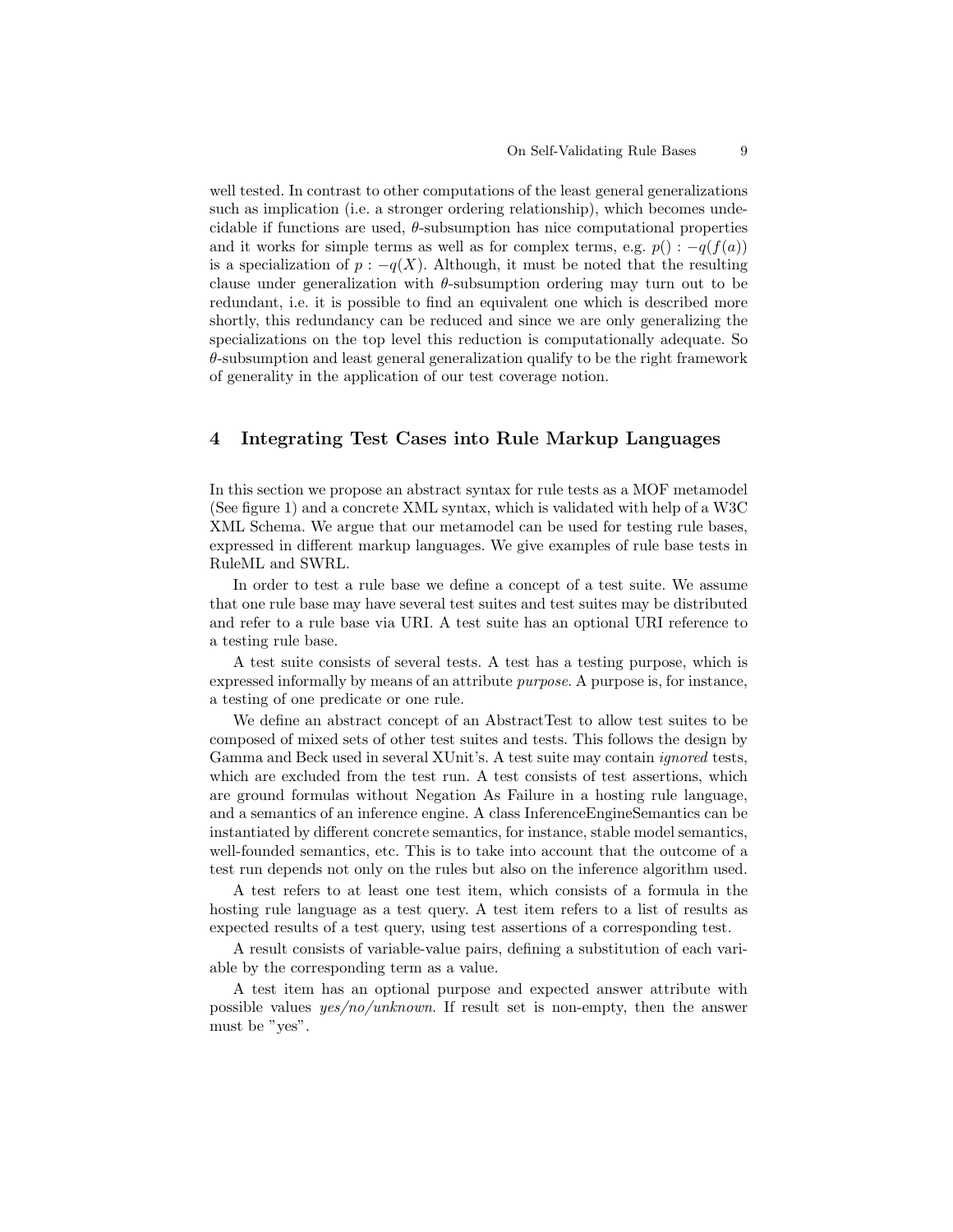

Fig. 1. Rule Test Metamodel

The concrete XML syntax for RuleML can be obtained from the metamodel, depicted on Figure 1, by applying the following principles of the XML Schema development:

Every model class is represented in the schema by an XML element, whose name is the class name, as well as a complex type, the name of which is the class name. If the class is abstract, the corresponding element is also abstract. The corresponding XML element, contains XML attributes for each data-valued property (attribute) from the model class. Our metamodel contains only optional or required attributes which are mapped to optional, respectively required attribute in the XML Schema. The metamodel does not contain any object valued attribute.

A functional association is mapped as a part of the content model of the class referencing this association in a form of XML attribute. If a role name is presented, then this name is used as an XML attribute name. If the role name is not presented then referenced class name is used as an XML attribute name. For instance, the functional association between the class  $Variable ValuePair$  and the class Variable does not provide a role and therefore the referenced class name in the schema definition is used.

Composite and multivalued properties are always serialized using XML elements. A non-functional association is mapped as a part of the content model of the class referencing this association in a form of XML element. If a role name is provided, then this name is used for the corresponding element name. If a role is undefined, then the referenced class name is used. Let's consider, for example, the association between Test class and Formula class. Since a role name is provided (i.e. testAssertions ) an element with this name is defined as a content part of the element Test.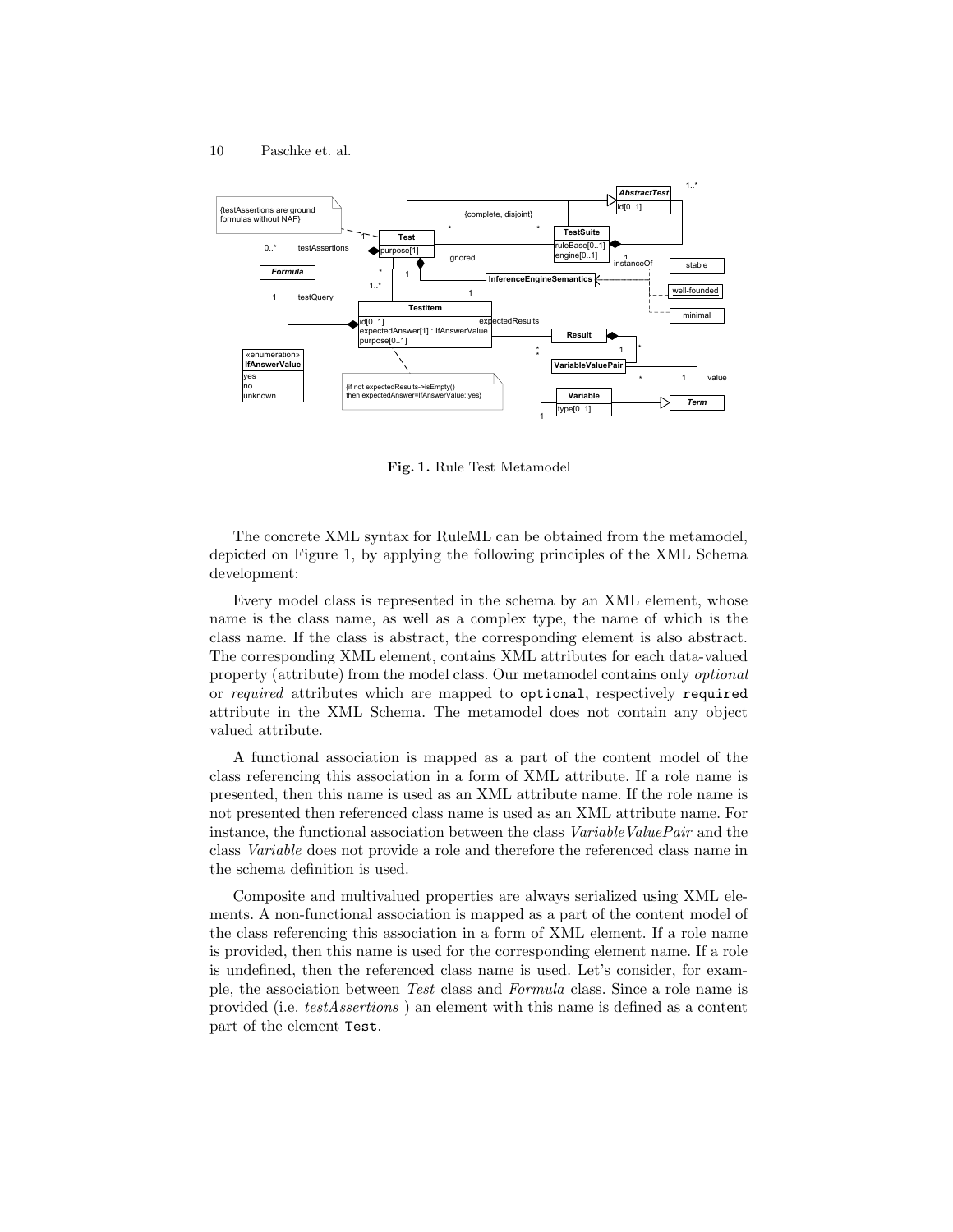Let's consider a sample RuleML rule base, which consists of two rules, defining well-known concepts of a brother and an uncle. We use Prolog-like syntax to express these rules.

brother(X, Y):-parent(Z,X), parent(Z,Y). uncle(X,Y):-parent(Z,Y),parent(X,Z).

The RuleML test suite for testing this rule base is:

| 1              | <testsuite rulebase="SampleBase.xml"></testsuite>            |
|----------------|--------------------------------------------------------------|
| $\overline{2}$ | <test id="ID001" purpose=""></test>                          |
| 3              | <testassertions></testassertions>                            |
| 4              | <rulemlformula></rulemlformula>                              |
| 5              | <ruleml:and></ruleml:and>                                    |
| 6              | <ruleml:atom></ruleml:atom>                                  |
| 8              | <ruleml:rel>parent</ruleml:rel>                              |
| 9              | <ruleml:ind>John</ruleml:ind>                                |
| 10             | <ruleml:ind>Mary</ruleml:ind>                                |
| 11             |                                                              |
| 12             |                                                              |
|                |                                                              |
| 13             |                                                              |
| 14             |                                                              |
| 15             | <testitem expectedanswer="yes"></testitem>                   |
| 16             | <testquery></testquery>                                      |
| 17             | <rulemlformula></rulemlformula>                              |
| 18             | <ruleml:atom closure="universal"></ruleml:atom>              |
| 21             | <ruleml:rel>uncle</ruleml:rel>                               |
| 22             | <ruleml:ind>Mary</ruleml:ind>                                |
| 23             | <ruleml:var>Nephew</ruleml:var>                              |
| 24             |                                                              |
| 25             |                                                              |
| 26             |                                                              |
| 27             | <expectedresults></expectedresults>                          |
| 28             | <variablevaluepair></variablevaluepair>                      |
| 29             | <ruleml:var>Nephew</ruleml:var>                              |
| 30             | <ruleml:ind>Tom</ruleml:ind>                                 |
| 31             |                                                              |
| 32             | <variablevaluepair></variablevaluepair>                      |
| 33             | <ruleml:var>Nephew</ruleml:var>                              |
| 34             | <ruleml:ind>Irene</ruleml:ind>                               |
| 35             |                                                              |
| 36             |                                                              |
| 37             |                                                              |
| 38             | <inferenceenginesemantics>minimal</inferenceenginesemantics> |
| 39             |                                                              |
| 40             |                                                              |
| 41             |                                                              |

This test suite has one test (line 2). The test assertions of the test (lines 3-14) are ground facts for rules in the RuleML rule base in RuleML language. Lines 8-10 describe a ground fact: *John is a parent of Mary*. We assume that the test assertions of the test also contain the following ground facts: John is a parent of Paul, Paul is a parent of Tom, Paul is a parent of Irene. We have omitted representation of these facts in the XML above due to space limitations. The test has one test item (line 15-37) with one test query as a RuleML formula (lines 17-25). The query is Who are the nephews of Mary?. Expected results (lines 27-36) of the query consist of two variable value pairs: Nephew is Tom (lines 28-31) and Nephew is Irene (lines 32-35). The test query from the above XML (lines 16-26) can be expressed using also SWRL:

<swrlx:individualPropertyAtom swrlx:property="uncle"> <owlx:Individual owlx:name="Mary"> <ruleml:var>Newphew</ruleml:var> </swrlx:individualPropertyAtom>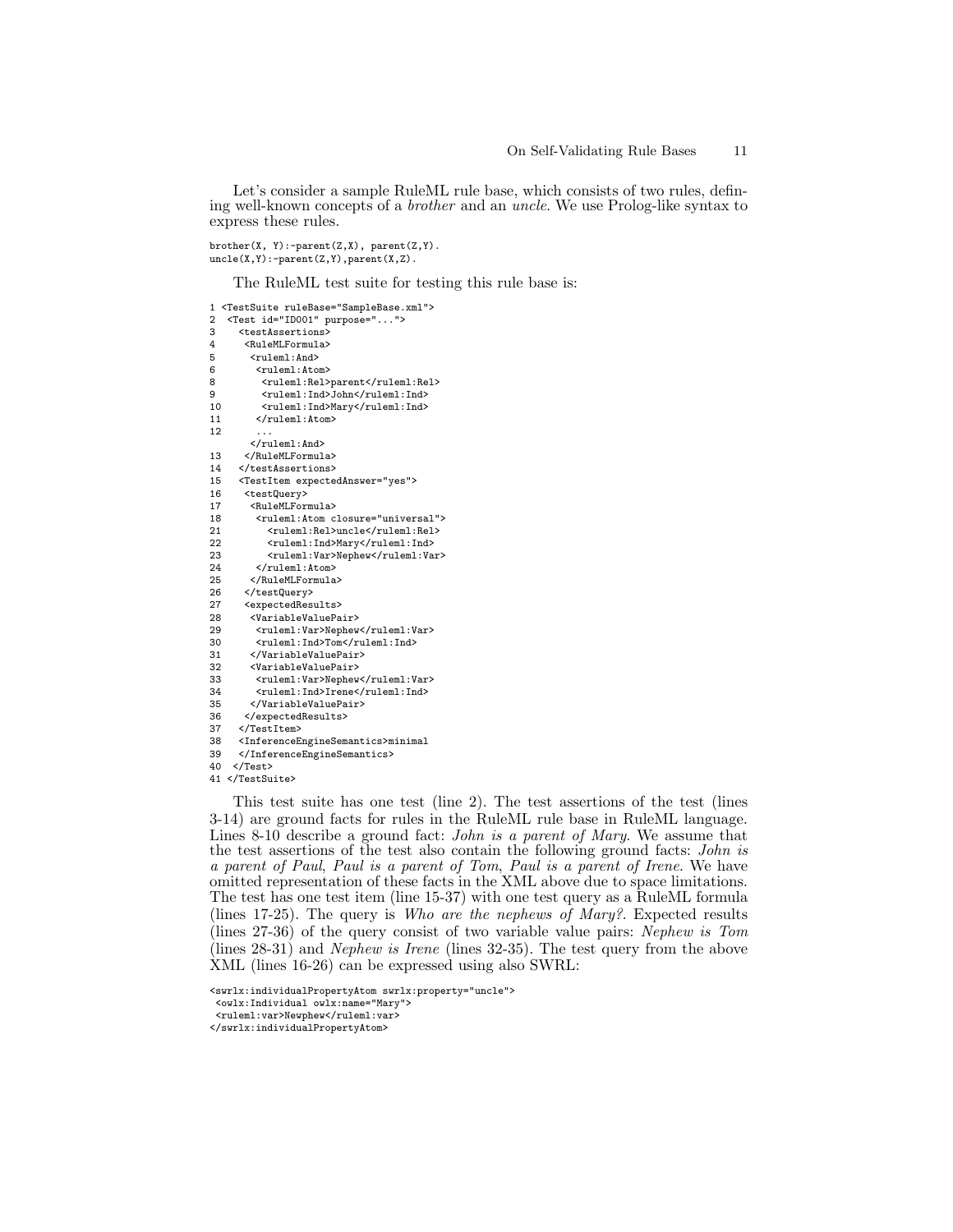It is possible to define a test item in the test with a query without expected results. For instance, the query Who are the nephews of John? must produce no results when applying rules from the rule base.

```
<TestItem expectedAnswer="no">
 <testQuery>
  <RuleMLFormula>
  <ruleml:Atom closure="universal">
    <ruleml:Rel>uncle</ruleml:Rel>
   <ruleml:Ind>John</ruleml:Ind>
   <ruleml:Var>Nephew</ruleml:Var>
   </ruleml:Atom>
 </RuleMLFormula>
 </testQuery>
</TestItem>
```
As can be seen from these examples, the only rule language specific part is the abstract class Formula (Figure 1). This class corresponds to the following definition in the XML Schema:

```
<xs:complexType name="Formula.Type">
 <xs:choice>
  <xs:element ref="RuleMLFormula"/>
   <xs:element ref="SWRLFormula"/>
  </xs:choice>
</xs:complexType>
```
Elements RuleMLFormula and SWRLFormula are defined in the schema as well.

In order to support some other rule language, XML Schema redefine instruction should be used to redefine complex type Formula.Type. Thus, the presented metamodel can be used for writing test in different rule languages.

# 5 Related Works

Verification and Validation  $(V&V)$  of knowledge base systems (KBS) and in particular rule based systems such as logic programs with Prolog interpreters have received much attention from the mid '80s to the early '90s, see e.g. [17]. Criteria for verification and validation range from e.g. structural checks for relevance, redundancy and reachability to semantics tests for completeness and consistency. For a survey see [16]. Several verification and validation methods have been proposed, such as:

Methods based on operational debugging [31] via instrumenting the rule base and exploring the execution trace using break points in the rule program (e.g., between the expand and branch steps of the debugging algorithm using trance and spy commands in Prolog). However, these methods presuppose a deep understanding of the inference processes by the user to detect the inconsistencies.

Tabular methods, e.g. [19], which pairwise compare the rules of the rule base to detect relationships among premises and conclusions. Comparing only pairs of rules excludes detection of inconsistencies in rule chains with several rules.

Methods based on Graphs, e.g. [20, 21], using formal graph theory to detect inconsistencies by simulating the execution of the system for every possible initial fact base, which might be very costly.

Methods based on Petri Nets, e.g. [22] which model the rule base as a Petri net and test the complete models starting with all possible initial states, which is very costly.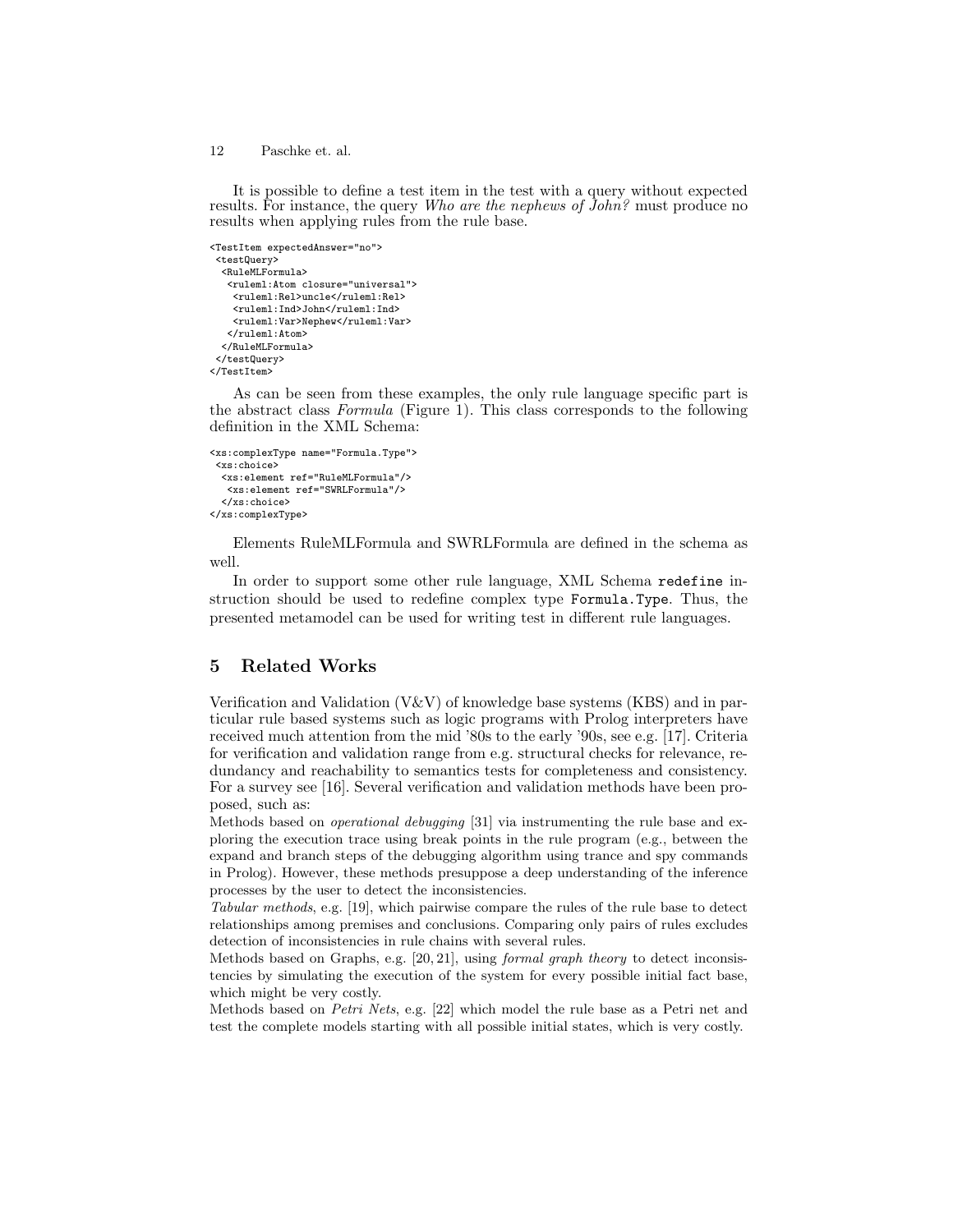Methods based on declarative debugging [32] which build an abstract model representing the execution trace and elicit feedback from an oracle (e.g. the user) to navigate through the model till the inconsistency/error is reached.

Methods based on algebraic interpretation, e.g. [23] transform a KB into an algebraic structure, e.g. a boolean algebra which is then used to verify the KB. This approach can not applied to expressive rule bases with variables, object-valued functions or meta predicates and non-monotonic negations.

While this approaches mainly focus on monotonic reasoning, there are also some approaches on verifying non-monotonic rule bases such as [24] which analyzes rule bases expressed in default logic or [25] which tests rule bases with production rules. For further details concerning inconsistency checking techniques see e.g. [26]. Much research has been directed at the automated refinement of rule bases, e.g. [28, 27], and on the automatic generation of test cases, e.g. [29]. For an overview on rule base debugging tools see e.g. [30]. Test coverage of imperative programs has been intensively investigated in the past decades [7], but there are only a few attempts addressing test coverage measurement for test cases of backward-reasoning rule based programs [33, 36, 35] or forward-reasoning production rule systems [34].

# 6 Conclusion

Rules are often being used as a declarative programming language to describe real-world decision logic and create production systems upon. For this reason, it is important to support testing mechanisms, that can help rule programmers to determine the reliability of the results produced by their rule systems. Test cases for V&V of rule bases are particular well-suited when rule applications grow larger and more complex and are maintained (possibly distributed) by different people. They help to capture rule engineer's intended meaning of a rule-based program and safeguard the evolution of the intensional knowledge base, i.e. facilitate updates and extensions of the rule base in order to adapt the rule logic to changing requirements. In this paper we have attempted to bridge the gap between the test-driven techniques developed in the Software Engineering community, on one hand, and the declarative rule based programming approach for engineering high level decision logic, on the other hand. Although various V&V approaches of rule bases have been introduced in literature, most of these approaches have a rather practical nature and are depending on the syntactical structure of a particular rule representation language which constrains them to carry out only partial tests of the properties of the rule base. In this paper we have introduced an abstract conceptual framework, in the style of Tarski, which allows treating a wide range of model theoretic semantics and developed a test-driven validation methodology upon, which treats test cases as constraints on the set of possible models, i.e. they describe an approximation of the intended model(s) which can be automatically validated against the derived models (the rule programs' output) via a set of inference operations. This leads to a well-defined and more general semantical basis, independent of the particular syntactical representation of the various rule base properties and their logical relationships that can be tested. We have given a concrete instantiation of these unifying abstract framework in logic programming using LP-based test cases based on a set of test queries and have elaborated on a LP-based test coverage measure for determining the quality of a test case. Testing methodologies delivering quality data for rule based reliability models have not been investigated very often. The coverage notion defined in this paper is a type of structural coverage, but it is not based on control flow as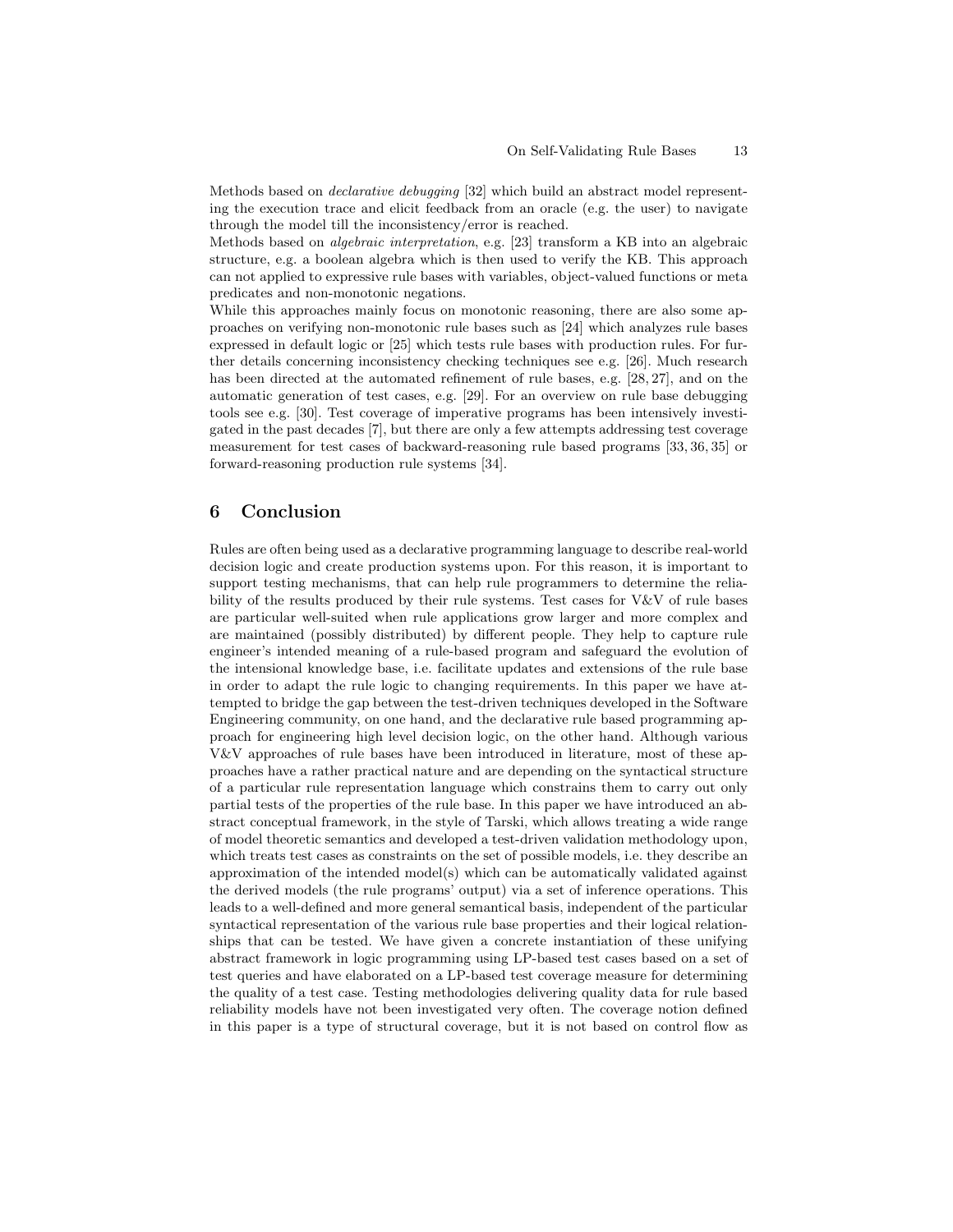common imperative measures. In fact, it is more related to code-based test adequacy criteria based on data flow coverage. Finally, we have present an abstract syntax for rule tests as a MOF metamodel and a concrete RuleML-based syntax, semantics and implementation of the metamodel. Although a lot of work still needs to be done, the findings about the application of test-driven development for self-validating rule bases and the proposed testing methodologies and techniques give enough reason to make a relevant contribution and simultaneously motivate further research in this field.

# References

- 1. K. Beck. Extreme programming. In TOOLS '99: Proceedings of the Technology of Object-Oriented Languages and Systems, page 411, Washington, DC, USA, 1999. IEEE Computer.
- 2. K. Beck. Extreme programming explained: embrace change. Addison-Wesley Longman Publishing Co., Inc., Boston, MA, USA, 2000.
- 3. Virginia E. Barker, Dennis E. O'Connor, J. Bachant, and E. Soloway. Expert systems for configuration at digital: Xcon and beyond. Commun. ACM, 32(3):298–318, 1989.
- 4. J. Dietrich and A. Paschke. On the test-driven development and validation of business rules. In Roland Kaschek, Heinrich C. Mayr, and Stephen W. Liddle, editors, Information Systems Technology and its Applications, 4th International Conference ISTA'2005, 23-25 May, 2005, Palmerston North, New Zealand, volume 63 of LNI, pages 31–48. GI, 2005.
- 5. M. Fowler. Refactoring: improving the design of existing code. Addison-Wesley Longman Publishing Co., Inc., Boston, MA, USA, 1999.
- 6. E. Gamma, R. Helm, R. Johnson, and J. Vlissides. Design Patterns. Elements of Reusable Object-Oriented Software. Addison-Wesley Professional Computing Series. 1995.
- 7. Zhu, H., Hall, P. A., and May, J. H. 1997. Software unit test coverage and adequacy. ACM Comput. Surv. 29, 4 (Dec. 1997), 366-427.  $DOI=$ http://doi.acm.org/10.1145/267580.267590
- 8. E. Harold. An early look at JUnit 4. http://www-128.ibm.com/developerworks/ java/library/j-junit4.html.
- 9. S. Kraus, D. Lehmann, and M. Magidor. Nonmonotonic reasoning, preferential models and cumulative logics. Artificial Intelligence, 44(1-2):167–207, 1990.
- 10. L. Layman. Empirical investigation of the impact of extreme programming practices on software projects. In John M. Vlissides and Douglas C. Schmidt, editors, Companion to the 19th Annual ACM SIGPLAN Conference on Object-Oriented Programming, Systems, Languages, and Applications, OOPSLA 2004, October 24- 28, 2004, Vancouver, BC, Canada, pages 328–329, 2004.
- 11. D. Makinson. General theory of cumulative inference. In Proceedings of the 2nd international workshop on Non-monotonic reasoning, pages 1–18, New York, NY, USA, 1989. Springer-Verlag New York, Inc.
- 12. Thomas J. McCabe. A complexity measure. In ICSE '76: Proceedings of the 2nd international conference on Software engineering, page 407, Los Alamitos, CA, USA, 1976. IEEE Computer Society Press.
- 13. J. McCarthy. Circumscription—a form of non-monotonic reasoning. Artificial Intelligence, 13:27–39, 1980.
- 14. G.D. Plotkin. A note on inductive generalization. Machine Intelligence, 5, 1970.